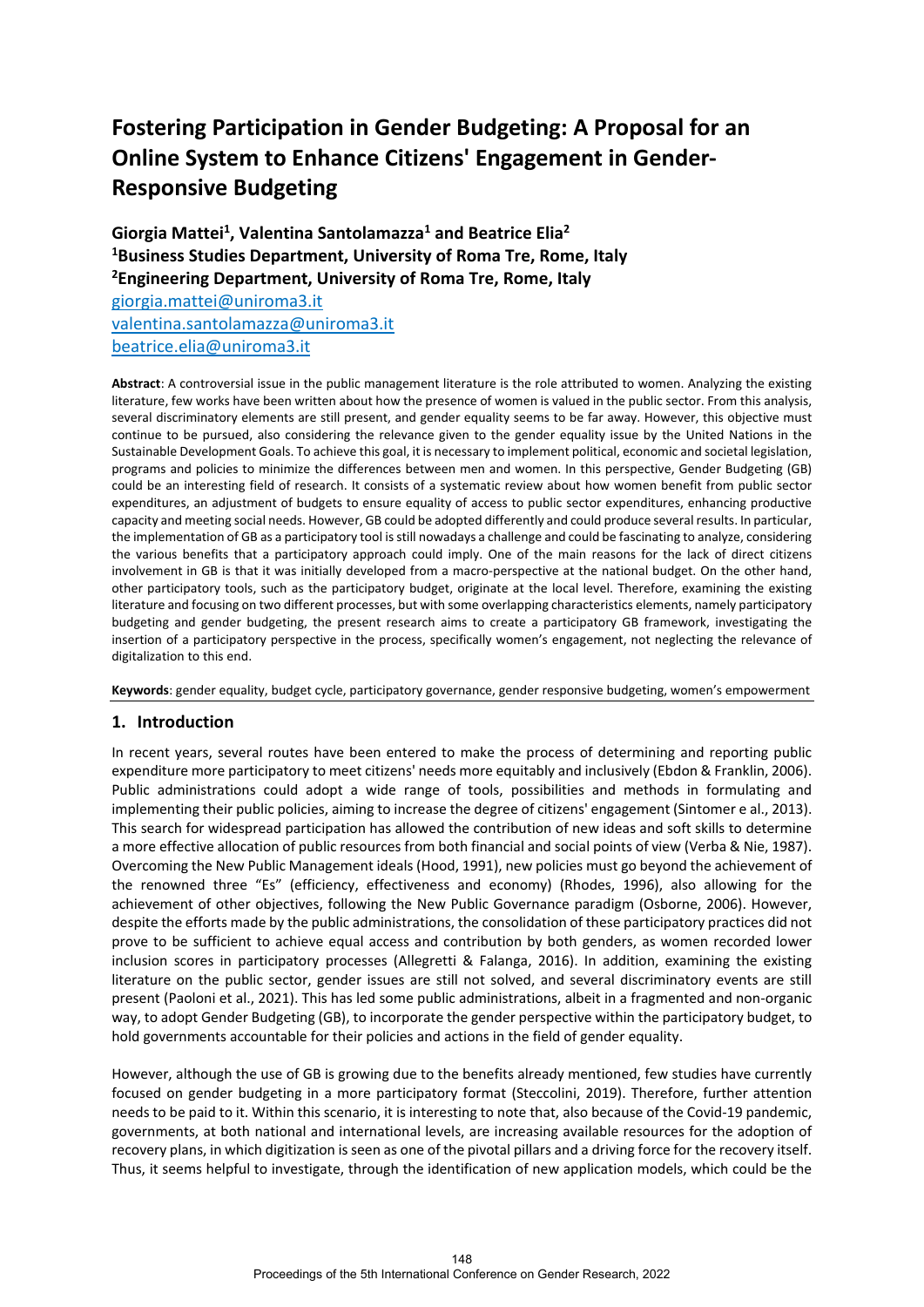most significant contribution given by the digital transformation tools to the process of determining and reporting public spending, to make public budgeting more gender-inclusive and participatory.

To this end, based on a literature review, a proper exploration of the state of the art of participatory budgeting is in-depth illustrated, also considering the relevance of digital tools in citizens' participation (Section 2). Then, the variables of participatory gender budgeting to contrast the existing gender gap are explored (Section 3). Finally, given the determinants, a proposal for a new participatory gender budgeting model is presented (Section 4), and conclusions are drawn (Section 5).

# **2. Participatory budgeting and digitalization**

Contemporary governments are facing various problems related to their relationship with citizens (Fung & Wright, 2003). Over the last decades, people have stopped believing that the authorities represent their interests. They are sceptical about the effectiveness and fairness of the politicians' activities (Swaner, 2017); therefore, the trust in institutions has drastically dropped. Public administrations have to overcome the New Public Management compulsive search for efficiency, coming back to citizens' needs and accomplishing people's expectations (Christensen & Lægreid, 2011). In this line, it becomes strategic to undertake and fortify paths of the population's engagement and participation (Lodewijckx, 2019), starting from local institutions, the government level closest to citizens. This led to the determination of the so-called participatory governance in which citizens are involved in public choices under the communicative, visionary and decision-making dimension through more listening, negotiation, consultation and discussion activities (Vigoda, 2002). Citizens recover from the initial disadvantage, strengthening their capacity to intervene and influence public choices, determining the model of Empowered Participatory Governance (Fung & Wright, 2003). This model has precisely the purpose through the understanding of practical problems, participatory involvement and the application of practical solutions - to study the ways of reorganizing state institutions, trying to understand whether it is possible to stimulate democratic commitment in society and strengthen the bonds that are created. It aims to create institutions that can be more participatory and responsive by realizing the effective participation of citizens. Among the existing and different participatory tools, such as public debate, collaboration agreements, citizen sensing, petitions and referendums, participatory budget is of particular interest. Specifically, participatory budgeting (PB) has been an innovation in the budgeting processes since this instrument allows the citizenry to participate in resource allocation actively (Papadopulos & Warin, 2007; Bartocci, Grossi & Mauro, 2019; Mattei, Santolamazza & Grandis, 2022). Even if several PB formats could be set up (Sintomer e al., 2013), it usually allows identifying - *ex-ante* - the population's needs and proposals helpful in implementing citizens-responsive policies (Allegretti, 2010). The greater democracy and decisions' interactivity implied in PB has enhanced the public administration capacity to coordinate actors, social groups and institutions and manage common decisions discussed and defined collectively in fragmented and uncertain territories. For this reason, PB could be counted in the group of processes related to New Public Governance (Osborne, 2006) since it emphasizes the public administration's role in coordinating the plurality of interests of relevant stakeholders (Wiesel & Modell, 2014).

This continuous process of cooperation and adjustment between different and conflicting interests has led to the alternation of top-down, verticalized models, with policies imposed by governments on the communities, and bottom-up, coming from a plurality of diversified actors. As a result, PB has determined a more widespread and circular concept of power than pyramidal, centralized and self-referential. PB provides the opportunity to influence political decisions to all interested people, so-called stakeholders, on the basis of their capacities (Stortone & De Cindio, 2015). The plurality of institutional stakeholders (Clarkson, 2016) is experienced through a renewed dialogue and the sharing of guidelines such as sustainability, consensus, legitimacy, and related key dimensions (Cashore, 2002; Secco et al., 2010).

A relevant issue in this process is how to foster citizens' participation. In this context, digital tools could help overcome some of the difficulties related to PB, allowing the inclusion of more people and bringing other benefits (Sampaio & Peixoto, 2014; Falco & Kleinhans, 2018). Specifically, digitalizing PB may facilitate the process itself, influencing each stage, from how information is delivered to how people are identified, engaged and allowed to vote (Vydra & Klievink, 2019). Adopting digital tools in the PB could be fundamental in recreating a real public sphere, fostering discussion and collaboration among participants (Sønderskov, Rønning & Magnussen, 2021). However, digitalization must be well-managed to avoid all its negative effects, such as digital inequalities (Ragnedda & Muschert, 2018) or mere innovations that turn out to be smokescreen (Allegretti, 2012), not fostering citizens' engagement (Stortone & De Cindio, 2015). Among others, the use of interactive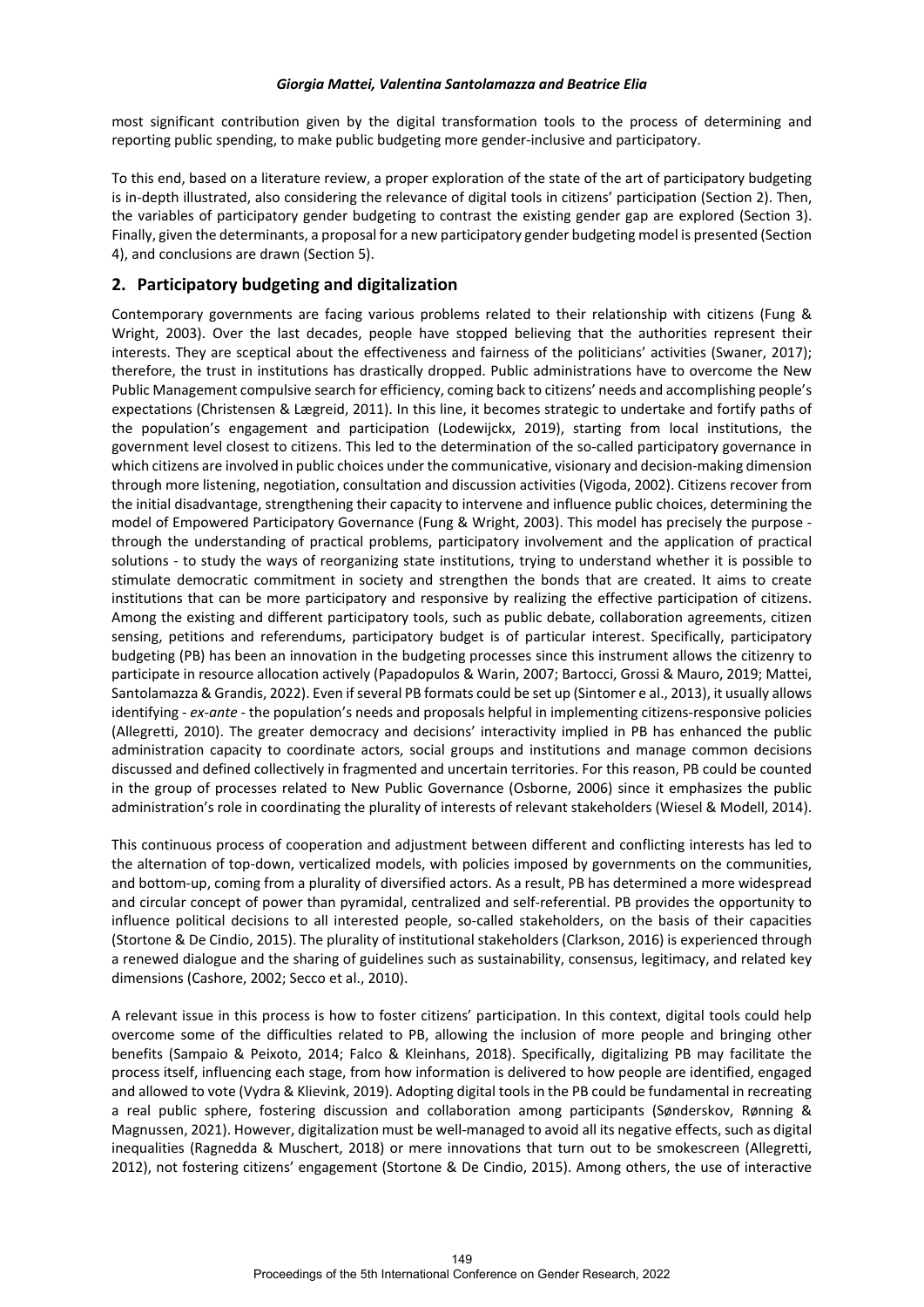platforms, the creation of an online place to debate, online voting and continuous monitoring could increase PB effectiveness (Sampaio & Peixoto, 2014).

# **3. Participatory gender budgeting**

By allowing the direct participation of citizens in the allocation of public resources, PB increases the civic culture of the interested citizens, the generation of better-shared decisions given an appropriate level of discussion and information and the legitimacy of the choices (Sintomer et al., 2013; Bartocci, Grossi & Mauro, 2019). Therefore, considering the beneficial effects of the citizens' engagement in the budgeting process (Ebdon & Franklin, 2006), a PB that considers the gender element was studied and the overlaps between it and gender budgeting were explored in-depth (Ng, 2016).

Gender budgeting (GB) is a budgeting document that evaluates an administration's political, economic and financial choices with a gender mainstreaming view (United Nations, 1995). Gender mainstreaming consists of "the reorganization, improvement, development and evaluation of policy processes, aimed at incorporating a gender equity perspective in all policies at all levels and in all phases, by the actors normally involved in the policy-making process" (Council of Europe, 1998). It is both a principle to be integrated within all the sectors of public intervention and a process useful to understand the causes of the disparity between women and men in society, identifying the best strategies to counter this divergence. GB is probably the most relevant tool in pursuing gender equity since it consists of a "gender-based assessment of budgets, incorporating a gender perspective at all levels of the budgetary process" (Council of Europe, 2005: 10). Furthermore, it fosters the concept of gender equality in rights and duties between females and males, also in terms of equal treatment in accessing resources and opportunities (Klatzer et al., 2018; Pastore & Tommaso, 2020).

GB could be implemented in several ways and could produce various results (Klatzer et al., 2018; Pastore & Tommaso, 2020). Specifically, it could be set with different methodologies, namely *ex-ante*, concurrent and *expost* approaches (Rubin & Bartle, 2005). *Ex-ante* approaches are lessspread and relate to assessing gender needs through gender-sensitive surveys or thanks to ideas and projects collected by focus groups, formulating the budget and determining the "binding budget" (Polzer, Nolte & Seiwald, 2021). Concurrent tools are used by public administrations when they consider a gender perspective during their resource allocation through programme-based budgeting or tracking gender spending (Polzer, Nolte & Seiwald, 2021). Finally, when GB is set up with an *ex-post* approach, monitoring, evaluation and impact analysis activities are carried out, understanding possible deviations and determining the new objectives of the budget cycle. This approach is also called gender auditing (Rubin & Bartle, 2005). The comprehensive gender budgeting approach incorporates all three stages of the budgeting process (Polzer, Nolte & Seiwald, 2021).

However, despite the international commitment, gender equality does not prove to have been yet achieved in any country; progress is slow and gender gaps still exist in work, wages, assistance and pensions. Therefore, more policies should be implemented in this view (Speeden, 2012) and, among them, rethinking GB in a more participatory lens could be a solution (Steccolini, 2019). This is what the international forces require, as the various objectives and sub-objectives of the UN 2030 agenda suggest (United Nations, 2015). Focusing on the sustainable goal number 5, it is stated that public administrations should implement processes aimed at "guaranteeing full participation of women and equal leadership opportunities at every political, economic and public level". This could be done by "strengthening the use of enabling technologies to promote women's emancipation" (Goal n.5).

Therefore, in this scenario, the participatory gender budgeting sees citizens as protagonists in the allocation of resources to pursue gender equality, increasing transparency and knowledge and reducing gender discrimination. This would bring empowered citizens (especially women) closer to the local authority. A more participatory GB is realized by adopting various tools for bottom-up citizen involvement such as interviews, workshops, focus groups, debates. However, despite its relevance, GB still takes place on a voluntary basis, determining its limited adoption in both qualitative and quantitative terms. To stimulate the adoption of participatory gender budgeting and its effectiveness, it is necessary to identify more standardized procedures for different contexts, encouraging women and involving them from the early first step of the budgeting process. This could be especially done in the micro-perspective level of local governments, which could have a more significant impact on citizens' life (Frey, 2016).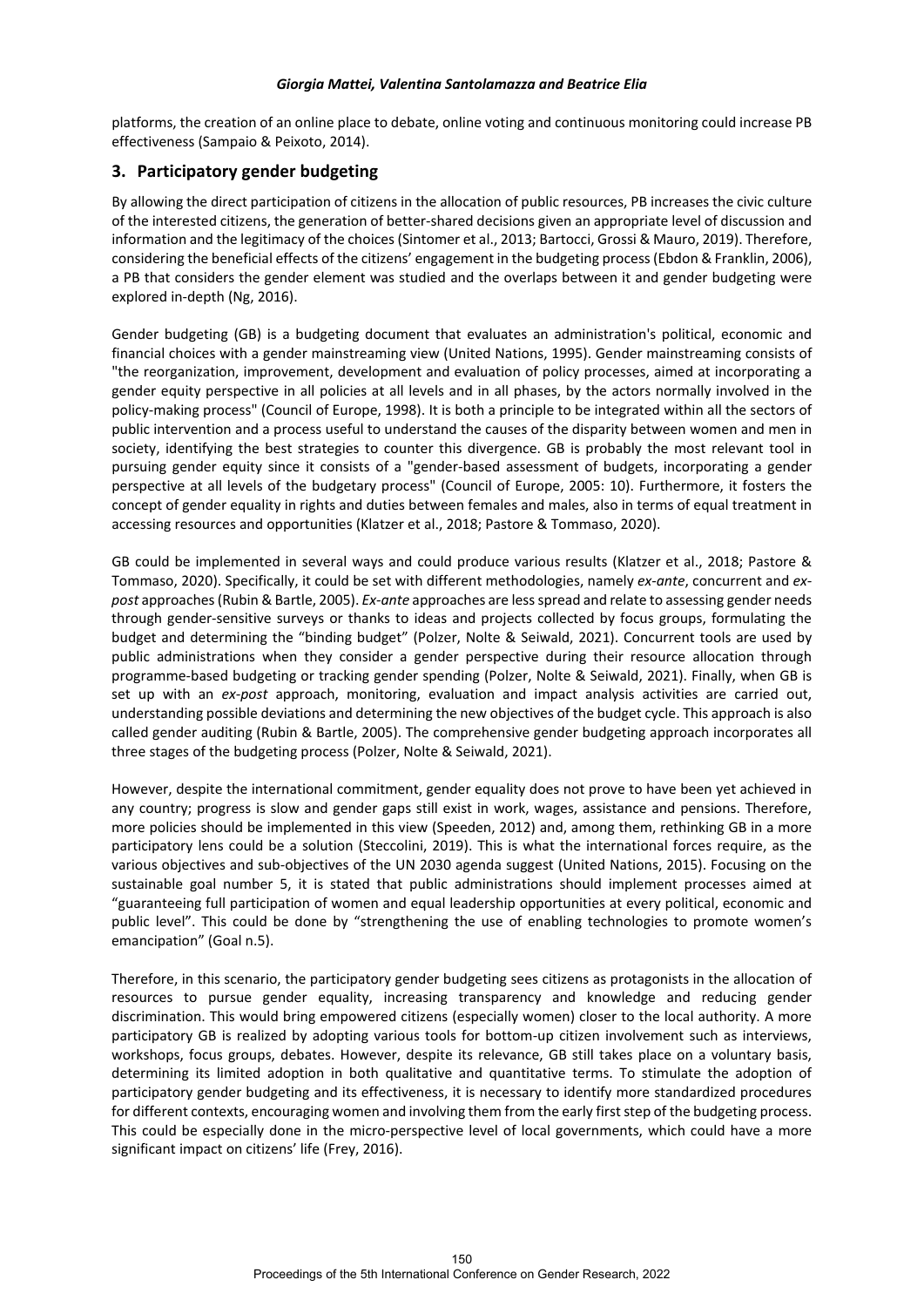## **4. The base of a new "participatory" gender budgeting model**

As overcoming the gender gap cannot ignore a greater standardization of the GB to favour its simplified adoption, GB cannot ignore the interrelation with participatory budgeting to translate the citizens' expectations for gender equality in the resources' allocations. If, on the one hand, GB usually provides for the participation of citizens with their comments and reviews in the final phase of the budgeting cycle, i.e., in the auditing phase, on the other hand, PB operates ex-ante, providing for citizens' engagement when the local governments must develop their own budget, allocating economic and financial resources following the citizens' proposals (Falanga & Allegretti, 2016). Therefore, it is possible to state that any participatory model dedicated to repairing gender inequality must integrate *ex-ante* PB tools (dynamic to estimate) and *ex-post* GB tools (static to final balance), involving citizens in the decision-making phase. The citizenry is also supposed to support the institution in the final stage, creating a virtuous and consequential circle of enrichment of reporting performance and reprogramming the budget. This co-governance partnership between participatory and gender budgeting could become an ideoscape, suggesting a model that becomes real only through the use and experimentation of countries around the world, necessarily based on the standardization of tools and procedures nowadays still dissimilar in their application. This would transform participatory gender budgets into ideal venues to collectively discuss the distribution of resources towards new and innovative, more advanced and less fragmented forms of government, capable of re-reading budgets in a gender key and eliminating the disadvantages for women.

The phases of this model cannot be separated from the context analysis of the community's gender preferences, the analysis of the strategic program and executive management plans. Personnel qualification and identification of standardizable indexes are fundamental for the model's diffusion in the long term and to achieve favourable results towards a regime of transparency, equity and efficiency in the allocation of local resources. This standardization should take into account the procedures and tools for the participation of digital citizenship that are made available by the public administration to citizens. In this view, citizens must exploit digitization and its sharing tools, which are still adopted in a different and uneven way today because of various contexts and different levels of digital skills in the population.

Considering the new funds available from the various post-Covid recovery plans, the proposition of a single digital platform on which all stakeholders can participate in the process of "public participatory gender budgeting" appears to be the most functional (Bria, 2019). This platform could include several digital tools that could enable citizens to participate in the process, starting from the proposals' format to a system to discuss all the presented projects. Thus, allowing each citizen, digitally identified (De Cindio, 2012), the opportunity to access and participate in the decision-making process, this model could engage targeted females from the planning to the determination of the budget.

The single and open participatory budget governance platform can act as an aggregator of the various digital tools available to safeguard women interests, such as digital reviews, focus groups, opinion polls, interviews, internet voting, online evaluation and monitoring. The outputs of these participatory tools can be translated into periodic reports that can be updated and optimized by the continuous feedback flow coming from the citizens, who detect the actual trend of citizen satisfaction and, consequently, of the GB effectiveness. This enables to settle and improve ongoing and *ex-post* in terms of corrective auditing.

An embryo example of this digital procedure has been already discussed in Italy by the Chamber of Deputies. In regulating the representation of interests, the Italian institutions are planning to establish an online platform for each administration where it is possible to launch a consultation procedure on the legislative and/or regulatory act of interest, welcoming the participation of a pre-selected list of legitimized stakeholders. This is done for several purposes: (i) to improve the participation of the various stakeholders in the process of making public decisions; (ii) to ensure the transparency of the processes; and (iii) to allow the acquisition, by public decisionmakers, of a broader information base on which to base informed choices. A univocal consultation platform, collector of the various activities, could constitute the fundamental reform for fostering the citizens' participation in public gender budgeting. This platform would intervene in defining policies from its initial phase and evaluating the actual availability of the necessary resources, avoiding any possibility of system fragmentation and parcelling.

The centrality of gender budgeting is made more efficient by exploiting the completeness of information deriving from the application of a specific platform, which would allow the greater participation of the most discriminated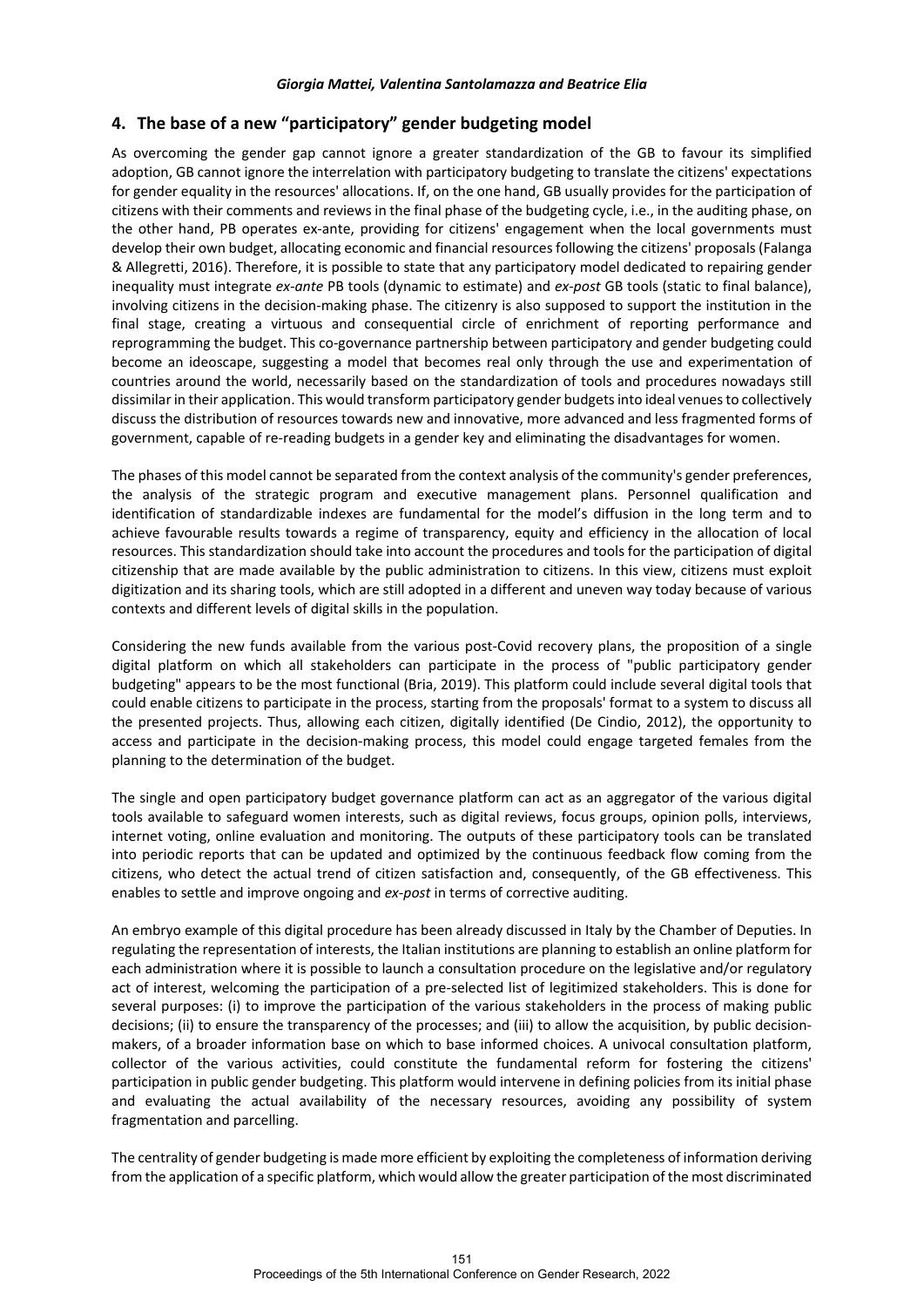groups through the inclusion of mechanisms that avoid the inequality of power and gender. To guarantee more involvement of the various socio-economic actors in the procedures for defining public policies, favouring a greater democracy and improving the quality of regulation, it is essential that the digitization activities of the "open and participatory budget governance" are well-managed. Digitalization must be led concretely, bringing added value to the community and the public decision-maker, avoiding an unjustified techno-optimism (Vydra & Klievink, 2019), but trying to create a space for discussion and debates (Sønderskov, Rønning & Magnussen, 2021). Doing this would benefit from the positive effects derived from opening up to dialogue with stakeholders to improve the system.

Public administrations must regulate decision-making processes, making them transparent and ensuring reciprocity and balance between rights and duties. In this regard, it is worth highlighting how the active participation of citizens should be balanced by a system of rights and duties. There must also be some duties for the public administrations in responding to the inputs coming from the citizenship. They should be monitored through controls and should provide for sanctions for the subjects involved in non-response and/or noncompliance with gender principles. Furthermore, it would be helpful to insert a voluntary and incentive/reward mechanism not only for citizens' participation in public affairs but also for the public administration such as, e.g., differentiated/privileged level of access to information, "quality mark" to open participation to citizens themselves. The regulation must make transparency "convenient", recognizing some benefits to those who are eligible to be registered on the platform.

All the macro-phases and sub-phases analyzed are necessary and fundamental to achieve the desired objectives because, without good planning, any development effort would be in vain; without a skilled and efficient implementation of the budget, the process could be considered worthless. Finally, without a monitoring process, the implementation phase would not maintain high standards of accountability towards citizens.

With these conclusions, this work demonstrates how concepts, that result in the practice still in a primordial phase, could be implemented by local administrations in accordance with the laws, respect for gender equality and in a perspective of technological renewal. Starting from the small realities, passing through the cities and finishing to the regions, it is possible to achieve a fundamental, impartial, equitable, technological and no longer so utopian goal, moving away from that neutral conception of the gender budget to a new GB model, useful to the advancement towards equality, through the allocation of public resources.

## **5. Conclusions**

To conclude, it is evident how restyling public budgeting can contribute to the efficiency of the decision-making process of policies. Thanks to the advent of digitalization tools, it can experiment with new frontiers in supporting the better weighing between the effectiveness of public decision-making and greater inclusiveness. Indeed, thanks to the application of a model such as the one proposed, it would be possible to bring women from a position of weak stakeholders (marginal, with high interest but low influence) to a position of essential stakeholders (key people, with high interest and strong influence). However, this must not be undertaken as a weakening or downsizing of the institutions since the civil development, social cohesion and administrative improvement deriving from participatory budgeting represent a fundamental tool for inclusion and the public administrations' increase in authority.

Moreover, it is essential that citizens' active participation is encouraged along each step of the GB digitalization, namely the analysis of the socio-economic context, the preliminary analysis of indicators, the analysis of policies and programs in the primary and secondary sectors, the reclassification of the budget according to gender and the analysis of personnel, the analysis of the activity of the organization and the use of indicators. This will instil greater confidence in the participatory process by ensuring that the E of gender equity can be combined with the 3 "Es" of economy, effectiveness and efficiency to evaluate the implementation of public administration performance. Finally, it can be stated that, given its centrality, the budget will be able to connect equality goal with macroeconomic policy, exploiting new technologies able to strengthen and influence the various decisionmakers.

## **References**

Allegretti, G. (2012) "From skepticism to mutual support: towards a structural change in the relations between participatory budgeting and the information and communication technologies?", in Mindus, P., Greppi, A. and Cuono M. (eds), *Legitimacy 2.0: E-democracy and Public Opinion in the Digital Age*, pp 145-182.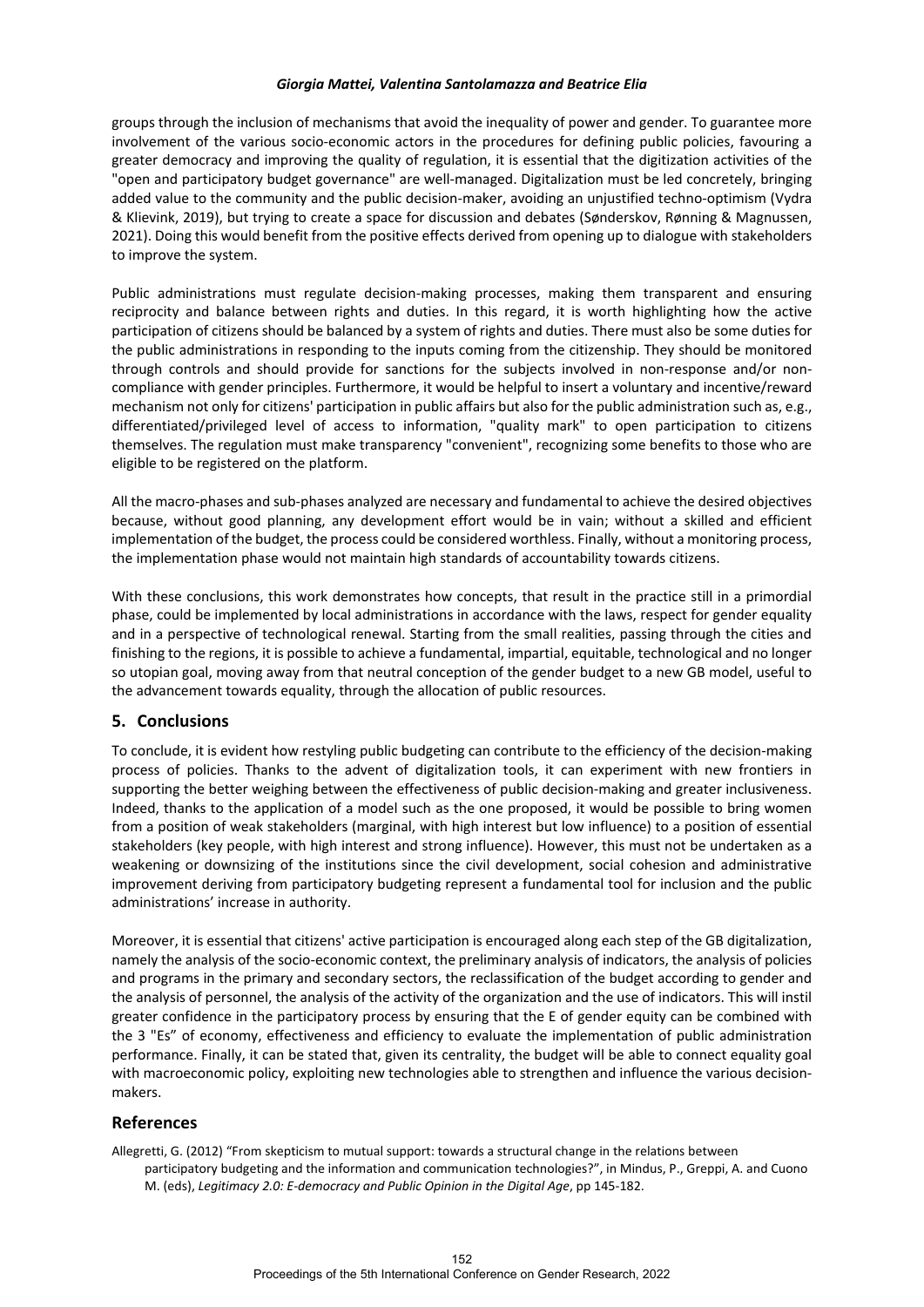- Allegretti, G., and Falanga, R. (2016) "Women in budgeting: A critical assessment of participatory budgeting experiences", in Ng, C (ed), *Gender responsive and participatory budgeting*, Springer, Cham, pp 33-53.
- Allegretti, U. (2010) "Democrazia partecipativa: un contributo alla democratizzazione della democrazia", In Allegretti, U. (ed), *Democrazia partecipativa*, Firenze University Press.
- Bartocci, L., Grossi, G., and Mauro, S. G. (2019) "Towards a hybrid logic of participatory budgeting", *International Journal of Public Sector Management*, Vol 32, No. 1, pp 65-79.
- Bria, F. (2019) *Building digital cities from the ground up based around data sovereignty and participatory democracy: The case of Barcelona*, Barcelona Centre for International Affairs.
- Cashore, B. (2002) "Legitimacy and the privatization of environmental governance: How non–state market–driven (NSMD) governance systems gain rule–making authority", *Governance*, Vol 15, No. 4, pp 503-529.
- Christensen, T. and Lægreid. P. (2011) "Democracy and administrative policy: contrasting elements of New Public Management (NPM) and post-NPM", *European Political Science Review*, Vol 3, No. 1, pp 125–146.
- Clarkson, M. B. (2016) "A stakeholder framework for analyzing and evaluating corporate social performance", *The Academy of Management Review*, Vol 20, No. 1, pp 92-117.
- Council of Europe. (1998) *Gender Mainstreaming: Conceptual Framework, Methodology and Presentation of Good Practices,* Final Report of Activities of the Group of Specialists on Mainstreaming (EG-S-MS), Council of Europe, Strasbourg.
- Council of Europe. (2005) *Gender Budgeting*, Final Report of the Group of Specialists on Gender Budgeting (EG-S-GB), Council of Europe, Strasbourg.
- Ebdon, C., and Franklin, A. L. (2006) "Citizen participation in budgeting theory", *Public administration review*, Vol 66, No. 3, pp 437-447.
- Falco, E., and Kleinhans, R. (2018) "Beyond technology: Identifying local government challenges for using digital platforms for citizen engagement", *International Journal of Information Management*, Vol *40*, pp 17-20.
- Frey, R. (2016) "Interlinking gender responsiveness and participation in public budgeting processes". In Ng, C. (Ed.), *Gender Responsive and Participatory Budgeting: Imperatives for Equitable Public Expenditure,* Springer, Cham, pp 18-31.
- Fung, A., and Wright, E. O. (2003) "Deepening democracy: Institutional innovations in empowered participatory governance*.", Politics and Society, Vol.4*, No. 1, pp 5-41.
- Hood, C. (1991) "A public management for all seasons?", *Public Administration*, Vol. 69 No. 1, pp. 3-19.
- Klatzer, E., Addabbo, T., Alarcon-García, G., and O'Hagan, A. (2018) "Developments in practice: Methodologies and approaches to gender budgeting", in O'Hagan, A. and Klatzer, E. (Eds), *Gender Budgeting in Europe*, Palgrave Macmillan, Cham, pp 109-133.
- Lodewijckx, I. (2019) "What is the difference between citizen engagement and participation", [online], CitizensLab, [https://www.citizenlab.co/blog/civic-engagement/what-is-the-difference-between-citizen-engagement-and](https://www.citizenlab.co/blog/civic-engagement/what-is-the-difference-between-citizen-engagement-and-participation)[participation.](https://www.citizenlab.co/blog/civic-engagement/what-is-the-difference-between-citizen-engagement-and-participation)
- Mattei, G., Santolamazza, V., and Grandis, F.G. (2022) "Design of the Participatory Budget: How to turn citizens into process protagonists", *International Journal of Public Sector Management*, forthcoming.
- Ng, C. (2016) *Gender responsive and participatory budgeting: Imperatives for equitable public expenditure*. Springer, Cham. Osborne, S. P. (2006) "The New Public Governance?", *Public Management Review*, Vol 8, No. 3, pp 377-387.
- Paoloni, M., Mattei, G., Grossi, G., and Santolamazza, V. (2021) "5WS + 1: Who, What, When, Where, Why, Women are studied in the Public Sector", presented at Ipazia Lab - 6th workshop on gender issue "Female entrepreneurship in the crisis context", 9 April, Rome.
- Papadopoulos, Y., and Warin, P. (2007) "Are innovative, participatory and deliberative procedures in policy making democratic and effective?", *European Journal of Political Research*, Vol 46, No. 4, pp 445-472.
- Pastore P., and Tommaso S. (2020) "Gender-Responsive Budgeting Processes in the Italian Regional and Local Governments", in Paoloni P., Lombardi R. (Eds), *Gender Studies, Entrepreneurship and Human Capital,* Springer, Cham.
- Polzer, T., Nolte, I. M., and Seiwald, J. (2021) "Gender budgeting in public financial management: a literature review and research agenda", *International Review of Administrative Sciences*, Vol 0, No. 0, pp 1-17.
- Ragnedda, M., and Muschert, G. (2013) *The digital divide: The internet and social inequality in international perspective*, Routledge, London.
- Rhodes, R. A. W. (1996) "The new governance: governing without government", *Political studies*, Vol 44, No. 4, pp 652-667.
- Rubin M.M., and Bartle J.R. (2005) "Integrating gender into government budgets: A new perspective", *Public Administration Review,* Vol 65, No. 3, pp 259–272.
- Sampaio, R. C., and Peixoto, T. (2014) "Electronic participatory budgeting: false dilemmas and true complexities", in Gastil, J. and Knobloch, K.R. (Eds), *Hope for democracy*, pp 413-426.
- Secco, L., Da Re, R., Pettenella, D., and Cesaro, L. (2010) "La valutazione della qualità della governance partecipativa in ambito rurale", *agriregionieuropa*, Vol 6, No. 23.
- Sintomer, Y., Herzberg, C., Allegretti, G., Röcke, A., and Alves, M. L. (2013), "Participatory budgeting worldwide", *Dialog Global*, 25, pp 1-93.
- Sønderskov, M., Rønning, R., and Magnussen, S. (2021) "Hybrid stimulations and perversions in public service innovation, *Public Policy and Administration*, Vol 0, No. 0, pp 1-22.